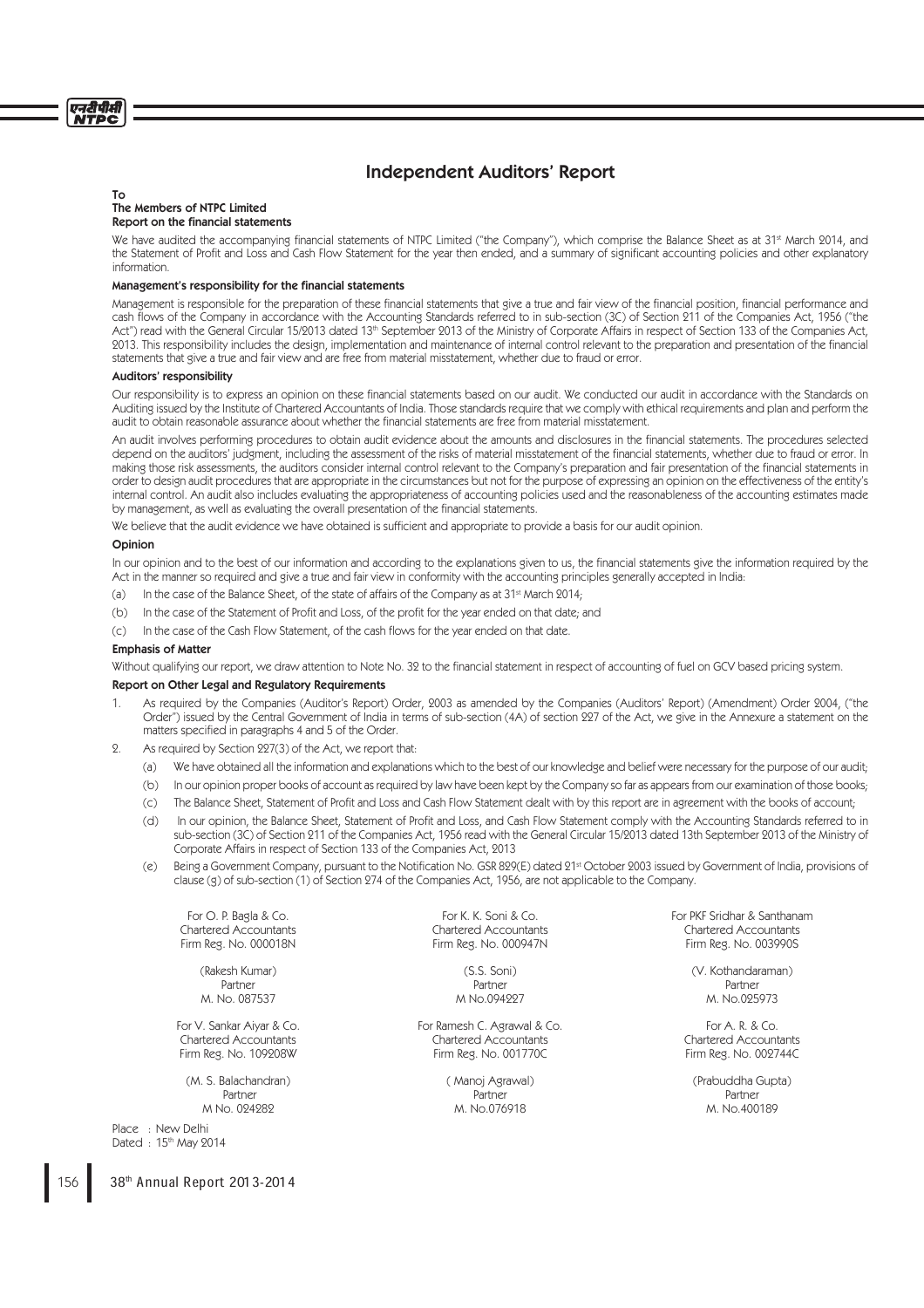# ANNEXURE TO THE AUDITORS' REPORT

# Annexure referred to in our report of even date to the members of NTPC LIMITED on the accounts for the year ended 31st March 2014

- (i) (a) The Company has generally maintained proper records showing full particulars including quantitative details and situation of fixed assets.
	- (b) All the assets have not been physically verified by the management during the year but there is a regular programme of verification to cover all assets over two years which, in our opinion, is reasonable having regard to the size of the Company and the nature of its assets. No material discrepancies were noticed on such verification.
	- (c) Substantial part of the fixed assets has not been disposed off during the year.
- (ii) (a) The inventory has been physically verified by the management at reasonable intervals.
	- (b) The procedures of physical verification of inventory followed by the management are reasonable and adequate in relation to the size of the Company and the nature of its business.
	- (c) The Company is maintaining proper records of inventory. No material discrepancies were noticed on physical verification.
- (iii) (a) The Company has not granted any loans secured or unsecured to any companies, firms or other parties covered in register maintained under Section 301 of the Companies Act, 1956.
	- In view of the above, the clauses 4(iii)(b), 4(iii)(c) and 4(iii)(d) of the Order are not applicable.
	- (e) The Company has not taken any loans, secured or unsecured from companies, firms or other parties covered in register maintained under Section 301 of the Companies Act, 1956.

In view of the above, the clauses 4(iii) (f) and 4(iii) (g) of the Order are not applicable.

- (iv) In our opinion and according to the information and explanations given to us, there is adequate internal control system commensurate with the size of the Company and the nature of its business for purchase of inventory and fixed assets and for sale of electricity, goods and services. During the course of our audit, we have not observed any continuing failure to correct major weaknesses in internal control systems.
- (v) (a) According to the information and explanations given to us, during the year under audit there have been no contracts or arrangements which need to be entered in the register maintained under section 301 of the Companies Act, 1956.

In view of the above, the clause  $4(v)(b)$  of the Order is not applicable.

- (vi) In our opinion and according to the information and explanations given to us, the Company has complied with the directives issued by the Reserve Bank of India, the provisions of Sections 58A and 58AA or any other relevant provisions of the Companies Act, 1956 and the Companies (Acceptance of Deposits) Rules, 1975 with regard to the deposits accepted from the public. No order has been passed with respect to Section 58A and 58AA, by the Company Law Board or National Company Law Tribunal or Reserve Bank of India or any Court or any other tribunal.
- (vii) In our opinion, the Company has an internal audit system commensurate with its size and nature of business.
- (viii) We have broadly reviewed the accounts and records maintained by the Company pursuant to the Rules made by the Central Government for the maintenance of cost records under section 209 (1) (d) of the Companies Act, 1956 and we are of the opinion that prima facie the prescribed accounts and records have been made and maintained. We have not, however, made detailed examination of the records with a view to determine whether they are accurate and complete.
- (ix) (a) Undisputed statutory dues including provident fund, investor education and protection fund, income tax, sales-tax, wealth tax, service tax, custom duty, excise duty, cess and other statutory dues have generally been regularly deposited with the appropriate authorities and there are no undisputed dues outstanding as on 31<sup>st</sup> March 2014 for a period of more than six months from the date they became payable.
	- (b) The disputed statutory dues aggregating to ₹175.27 crore that have not been deposited on account of matters pending before appropriate authorities are detailed below:

| SI.No.         | Name of Statute                                                                    | Nature of dues                             | Forum where the dispute is pending          | ₹ Crore |
|----------------|------------------------------------------------------------------------------------|--------------------------------------------|---------------------------------------------|---------|
| $\mathbf{1}$ . | Central Sales Tax and Sales Tax/VAT Acts of Sales Tax/VAT<br><b>Various States</b> |                                            | Additional Commissioner of Sales Taxes      | 40.66   |
|                |                                                                                    |                                            | Commissioner of Sales Tax                   | 13.61   |
|                |                                                                                    |                                            | Dy. commissioner of Sales/ Commercial Taxes | 5.34    |
|                |                                                                                    |                                            | High Court                                  | 96.42   |
|                |                                                                                    |                                            | Sales Tax Tribunal                          | 3.89    |
|                |                                                                                    |                                            | Joint Commissioner (Appeal) Trade tax       | 1.11    |
| 2.             | Central Excise Act, 1944                                                           | Central Excise Duty/ CESTAT<br>Service tax |                                             | 2.12    |
| 3.             | Income Tax Act, 1961                                                               | Income Tax                                 | Commissioner of Income Tax                  | 0.03    |
|                |                                                                                    |                                            | Income Tax Appellate Tribunal/CIT           | 11.66   |
|                |                                                                                    |                                            | Income Tax Officer                          | 0.43    |
|                | Total                                                                              |                                            |                                             | 175.27  |

- (x) The Company has no accumulated losses and has not incurred cash losses during the financial year covered by our audit and the immediately preceding financial year.
- (xi) In our opinion and according to the information and explanations given to us, the Company has not defaulted in repayment of dues to financial institutions, banks or debenture holders.

एनटीपीसी NTDC